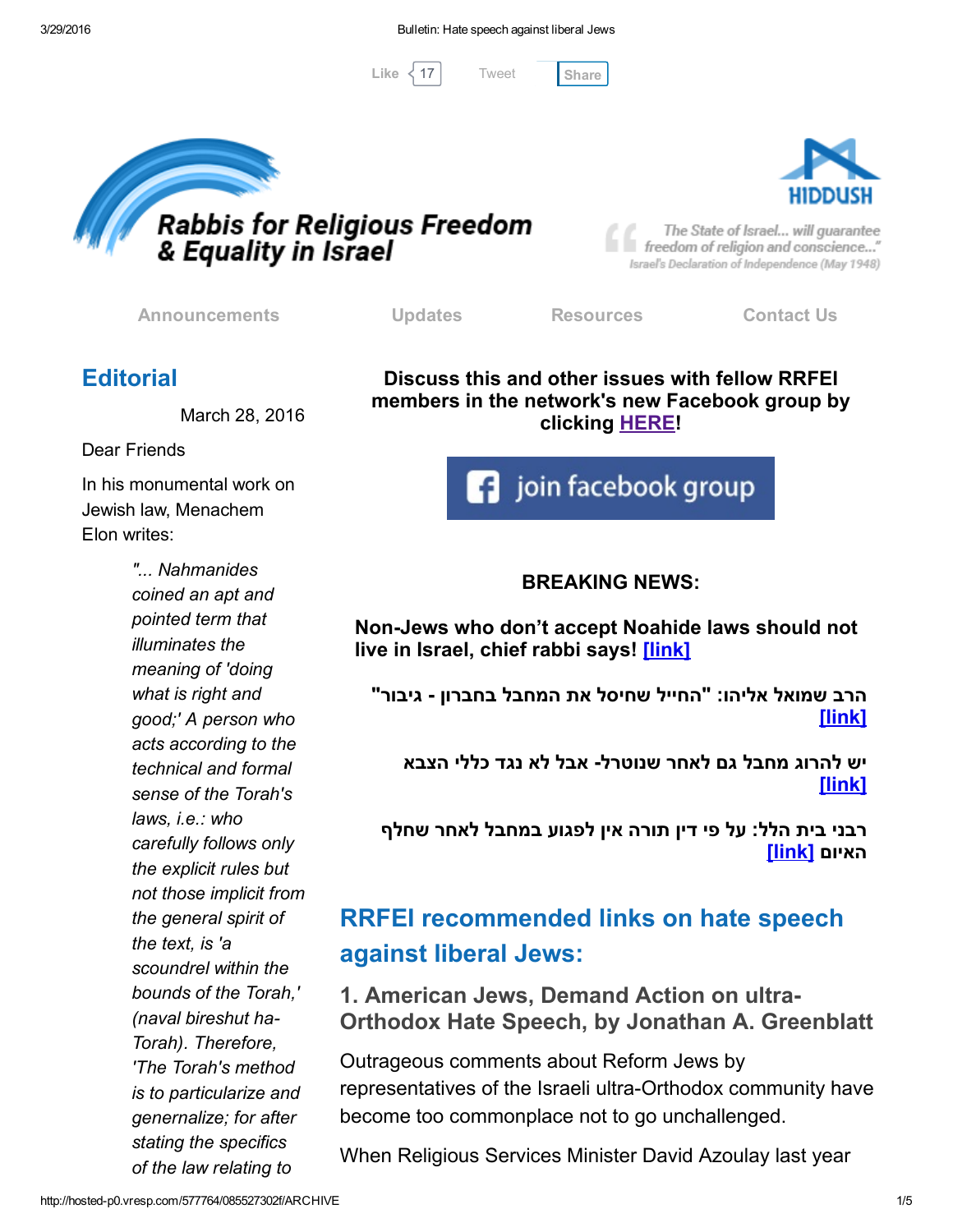*all dealings between men you shall not steal, you shall not rob, you shall not cheat, and the other prohibitions it states in general terms: 'Do what is right and good.' in order to establish an affirmative commandment to behave with uprightness and fairness and all that is involved in the concept of lifnim meshurat hadin,' for the good of one's fellow man.'"* (Menachem Elon, Jewish Law, vol. 1, p. 185, commenting on Ramban to Lev. 19:2)

The hateful comments expressed in Israel in the last few weeks regarding liberal Jews, and now repudiated by the Prime Minister, risk losing touch with fundamental guiding principles, e.g. -- "not to hate your brother in your heart, and v'ahavta l'rey'echa kamocha." These spokespeople and others look for increasing ways to justify their hatred of outsiders and other Jews, when there are plenty of principles (ahavat Yisrael, tselem elohim, lifnim meshurat hadin) that would reign them back in if they were looking for a peaceful

stated: "Let's just say there's a problem as soon as a Reform Jew stops following the [halakha] Jewish law. I can't allow myself to say that such a person is a Jew." The reaction was powerful from many sectors, including the modern Orthodox leadership in



America. More recently, ultra-Orthodox (or Haredi) MK Israel Eichler compared Reform Jews to mentally ill patients.

And on the day the Israeli cabinet voted to support a dedicated space for egalitarian worship at the Western Wall, Moshe Gafni, head of the Knesset's Finance Committee, said that "Reform Jews are a group of clowns who stab the Holy Torah," and added that "there will never, ever be recognition for this group of clowns, not at the Wall or anywhere else." About the same time, Rabbi David Yosef, son of the late revered Rabbi Ovadia Yosef charged that the Reform movement "is a collaboration with idolatry. Reform are idolaters - simply and literally."

Read the full article at [http://www.haaretz.com/opinion/](http://www.haaretz.com/opinion/.premium-1.710885)

#### 2. Netanyahu: Shas attacks on Reform Jewry 'inappropriate and unacceptable', by Lahav Harkov

Prime Minister Benjamin Netanyahu came out strongly Thursday against comments by MK Yigal Guetta and Religious Services Minister David Azoulay, both of Shas, accusing the Reform Movement of trying to destroy the Jewish people.



"Wholesale and ad hominem attacks on any part of the Jewish people are inappropriate and unacceptable," Netanyahu said, adding that "Israel is the home of all Jews.

On Wednesday, in a motion to the Knesset's agenda on the eve of Purim, Guetta compared Reform Jewry to Haman, the villain of the Scroll of Esther.

...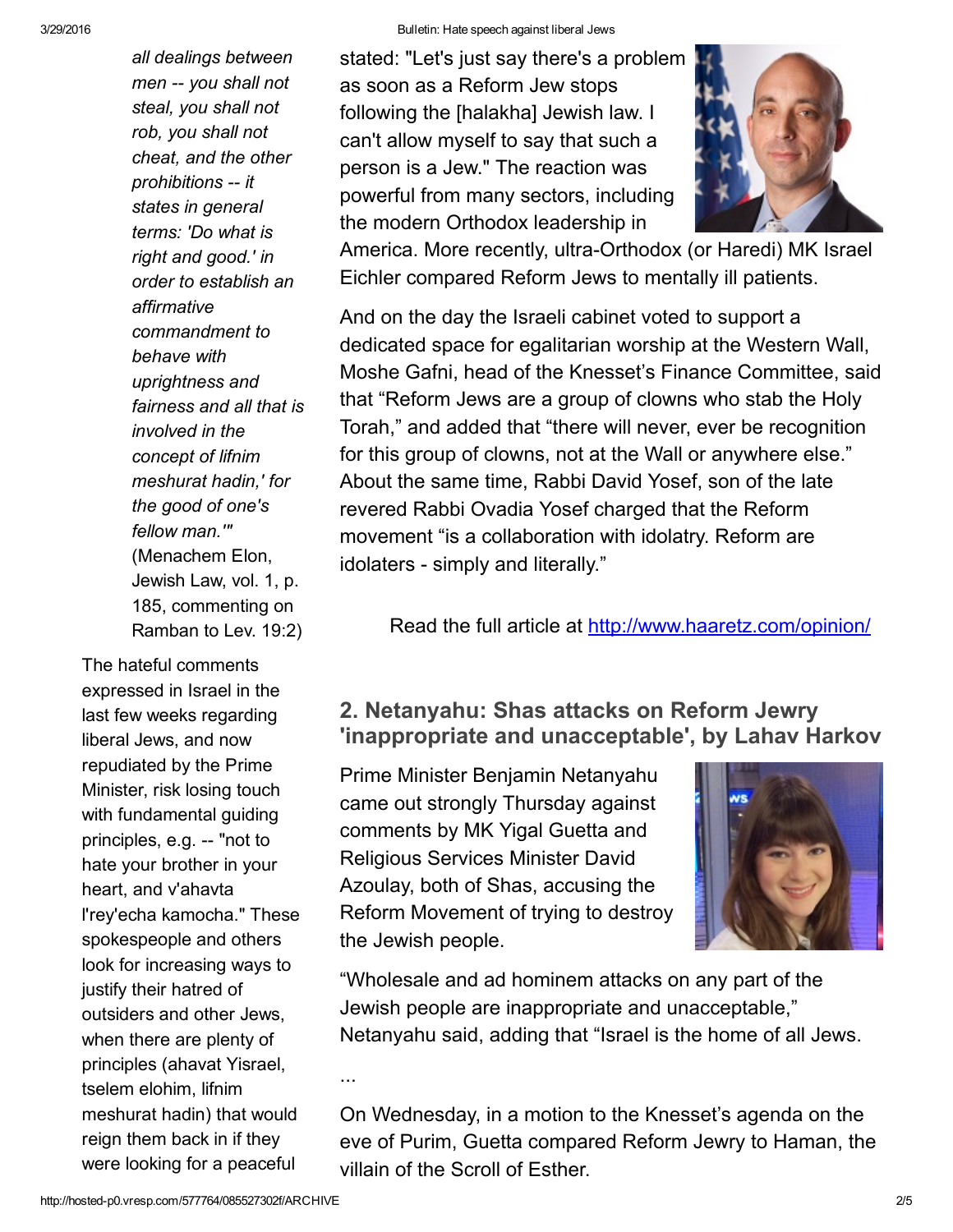path forward.

Jonathan Greenblatt, CEO and National Direction of the Anti-Defamation League sounds this alarm:

- The status quo leads to cynicism about state institutions and the law itself.
- It raises questions about Israel's commitment to equality for all its [citizens.](http://www.mfa.gov.il/mfa/foreignpolicy/peace/guide/pages/declaration%20of%20establishment%20of%20state%20of%20israel.aspx)
- It undermines respect for religion itself in society.

Current hatred toward liberal Jews goes hand in hand with undermining the democratic underpinnings of the state intended by the Founders and assaulting Israel's Supreme Court, both essential to North American understanding of the raison d'etre of a Jewish homeland.

I look forward to hearing your thoughts. Please send your comments to: [organizers@rrfei.org](mailto:organizers@rrfei.org)

You may also find our FB group at: [\[link\],](https://www.facebook.com/groups/132239560451232/) and our website: [www.rrfei.org](http://rrfei.org/).

Kol tuv,

Mark

[facebook](https://www.facebook.com/groups/132239560451232/) [email](mailto:organizers@rrfei.org)

3/29/2016 Bulletin: Hate speech against liberal Jews

...

"God forbid such a thing should reach us," he said.

Read the full article at [http://www.jpost.com/Israel-](http://www.jpost.com/Israel-News/Netanyahu-Shas-attacks-on-Reform-Jewry-inappropriate-and-unacceptable-449086)News/

#### 3. Reject Our Unworthy Members, by Harry Maryles

There are a lot of Orthodox Jews, myself included, that often say that all observant Jews have more that unites us than what divides us. No matter how widely our Hashkafos differ. Even if the gap is wide as it is between Satmar and the most left leaning of Orthodox Jews.



I have always believed that. As long as we all do not entertain heretical beliefs we are all united by our adherence to Halacha. The Halacha that is seen as the most indicative of that is Shmiras Shabbos - Sabbath observance. If one is a Shomer Shabbos, that shows that they are observant. Even if there are minor infractions of Halacha – which all of us are guilty of at one time or another. With few exceptions in history, there is no Jew alive or was ever born that lived their lives without sin.

But sometimes behavior becomes so offensive that it challenges that notion. At least for me. A photo of a hanging IDF soldier on display in the Meah Sheraim section of Jerusalem yesterday qualifies as challenging that notion. The group responsible for that abomination not only challenges that notion, for me it disqualifies membership in the greater Orthodox world.They should be rejected from Klal Yisroel, despite their obvious observance of Halacha.

Read the full article at [http://haemtza.blogspot.co.il/](http://haemtza.blogspot.co.il/2016/03/reject-our-unworthy-members.html)

4. A declining Reform Movement wants to Reform Israel, by Yaakov Menken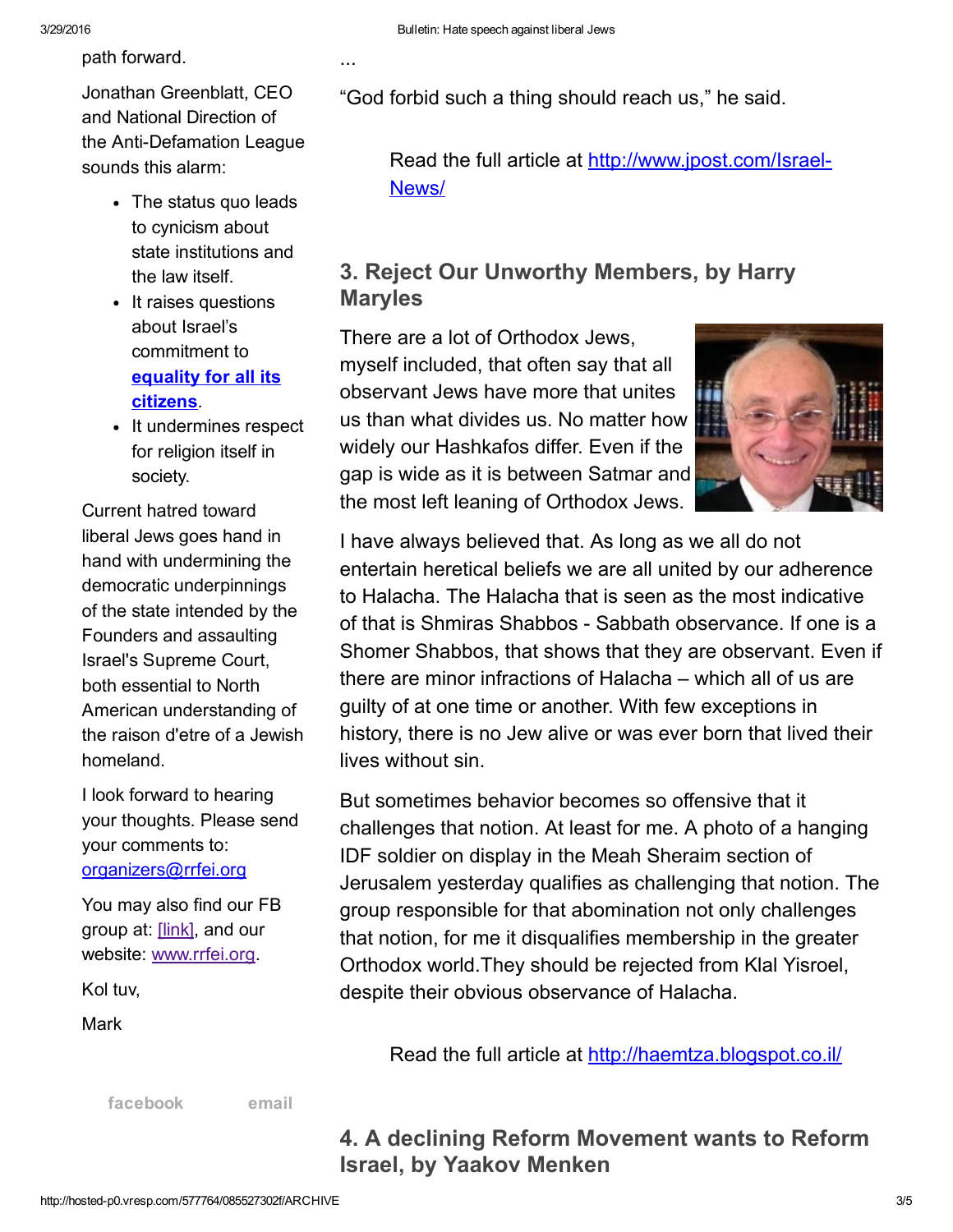#### Resources

- Western Wall [compromise](http://rrfei.org/resources/western-wall-agreement-2016/) agreement
- Chief Rabbi Lau attacks Bennett over [pluralism](http://rrfei.org/resources/chief-rabbi-lau-slams-minister-bennett-winter-2015/)
- JREC / AJC [Mission](http://rrfei.org/resources/ajc-j-rec-mission-to-israel-winter-2015/) to Israel
- Giyur [K'halacha](http://rrfei.org/resources/giyur-khalacha-summer-2015/)
- Acts of [violence](http://rrfei.org/resources/acts-of-violence-summer-2015/)
- Kashrut [regulations](http://rrfei.org/resources/kashrut-regulations-for-hotels-spring-2015/) for hotels and event halls

## Contact us

email: [organizers@rrfei.org](mailto:organizers@rrfei.org) Phone (US): 646-334-5636 Phone (Isr): 054-779-1179

### Not yet a member?

Please [register](http://rrfei.org/about/registration/) here »

A recent Pew survey brought disheartening news to the American leaders of the Reform Movement: despite investing decades and millions of dollars to increase their presence, they are making little to no headway in Israel. A mere 3 percent of Israeli Jews



identify with the movement, and even fewer attend one of the only 42 Reform congregations in the country. Even members may have little understanding of the Reform philosophy, only that it is atraditional and advocates for complete personal autonomy.

Reform is not simply a different nusach (prayer service), a different minhag (custom), or merely about men and women praying without a mechitzah (gender separation). In terms of Jewish practice, Israeli hilonim (non-observant) would be surprised to learn that compared to Reform in America, they are practically haredi. Even half of self-described "secular" Israelis claim to light Shabbat candles (at least sometimes), and one-third keep Kosher at home. Among American Reform Jews, only one in ten usually lights Shabbat candles, and only 7% keep a Kosher home. Hebrew Union College Rabbinical students claim the college itself serves non-Kosher meat.

Israel's current President, Ruby Rivlin, was a freshly-elected Likud MK in 1989 when Reform Rabbi Uri Regev brought him to the United States to learn more about American Jewry. Upon his return, he told the Israeli media that "as a Jew who does not observe 613 commandments and perhaps not even 13 commandments, I was deeply shocked… Any connection between [Reform] and Judaism didn't approach reality. I felt as if I were in a church."

Read the full article at [http://www.israelnationalnews.com/](http://www.israelnationalnews.com/Articles/Article.aspx/18591#.VvkIS-J97IU)

Rabbis for Religious Freedom and Equality in Israel represents a broad spectrum of Jewish belief and practice, and champions the values of religious freedom and equality fundamental to World Jewry, in partnership with Hiddush for the realization of these principles in Israel and the Diaspora.